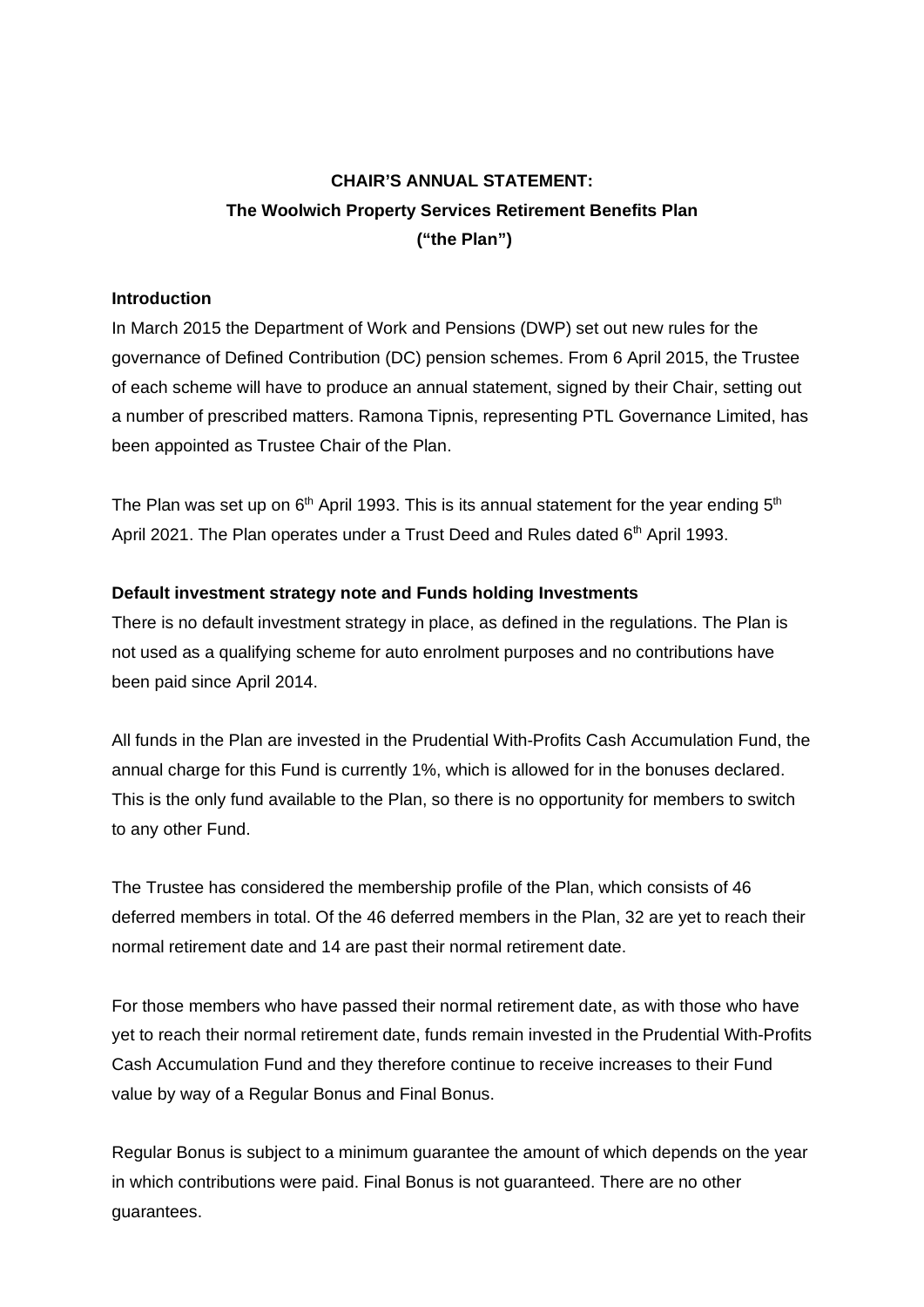The Final Bonus amount included in the Pension Funds is not guaranteed. Final Bonus, which is only applied at the time benefits become payable, can be reduced or removed.

If money invested in the With-Profits Fund is taken out at any time except on death or on the normal retirement date, Prudential may reduce the amount paid out to reflect the current market value of the underlying investments, this is known as the Market Value Reduction (MVR). The Trustee recognises that the value of any MVR can change daily, up to the point that money is actually withdrawn from the with-profits fund. Prudential's current practice is not to apply a MVR for retirement before or after normal retirement date. However Prudential can change this practice at any time.

The underlying performance of the With-Profits Fund (before tax) for the period to 31<sup>st</sup> December 2020 was:

| 1 Year             | 5 Year Annualised  | <b>10 Year Annualised</b> |
|--------------------|--------------------|---------------------------|
| <b>Fund Return</b> | <b>Fund Return</b> | <b>Fund Return</b>        |
| 1.7%               | 6.9% p.a.          | 6.9% p.a.                 |

## **Core financial transactions**

The Trustee noted that there have been no new contributions or transfers received. There have been no deaths or retirements, but there has been one transfer out from the Plan during the financial period to 5<sup>th</sup> April 2021.

Prudential's work on the Plan is measured against a Service Level Agreement, with transfers out and payments to members or claims having a five day turnaround from the day that the request was received. The Trustee is pleased to note that Prudential met this service standard in relation to the transfer out.

The Plan auditor, Dixon Wilson Audit Services LLP, has undertaken the annual audit of the statement about contributions and assisted in the preparation of the Annual Report which the Trustee has signed and to which this Chair Statement will be appended.

#### **Charges and transaction costs**

The Trustee noted that as there is no default investment strategy, the review of charges and transaction costs undertaken relate to those in place on the Funds under which Plan Investments are held, being the Prudential With-Profits Cash Accumulation Fund.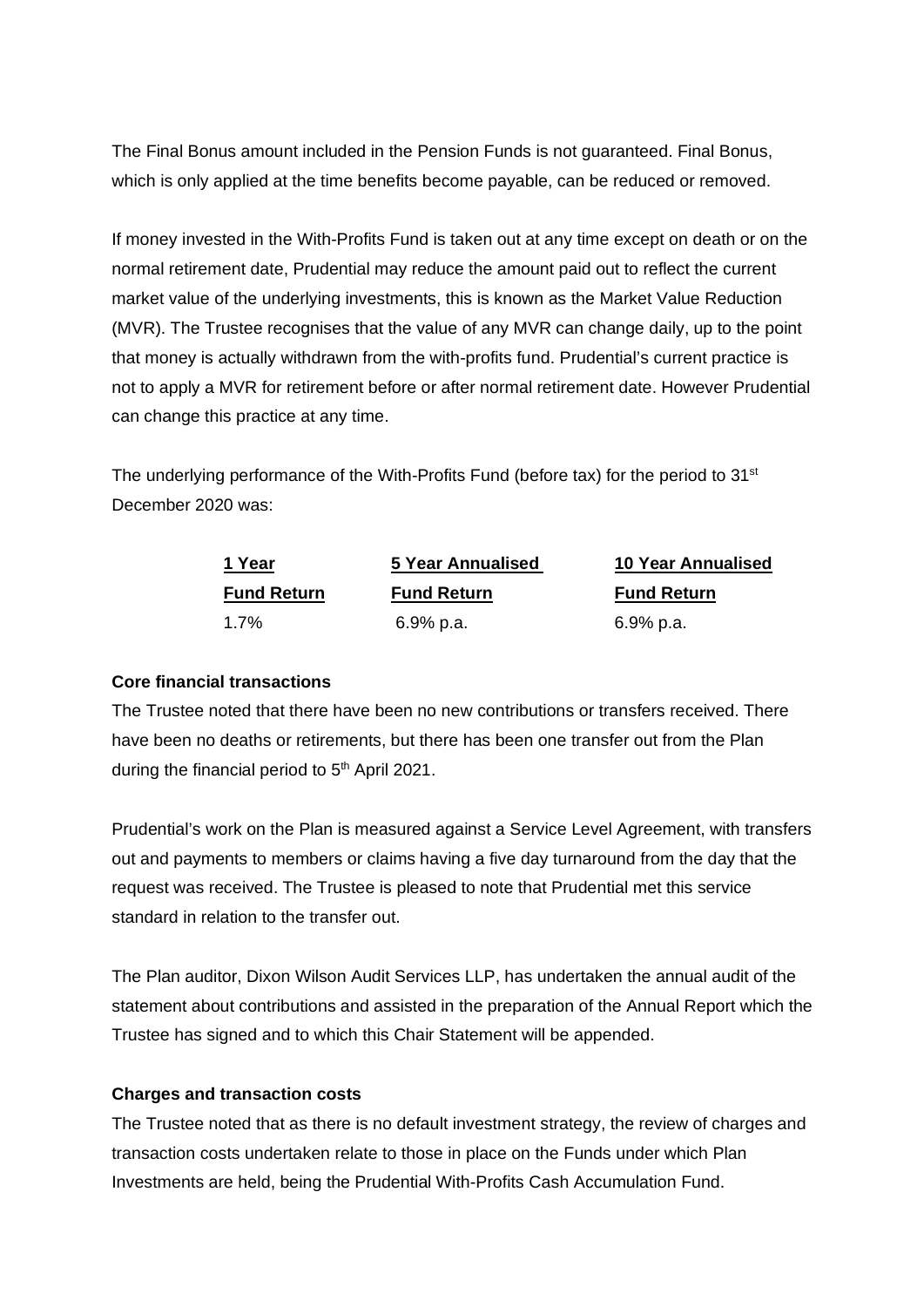There are a number of costs that are incurred in operating the With-Profits Fund. Whilst there are no explicit charges taken from the With-Profits Fund, the bonuses declared are set with reference to investment returns earned, less an annual charge, which was 1% during the year. The annual charge is the allowance made for expenses, distributions to shareholders and profits or losses from other sources arising in the With-Profits Fund. The annual charge is reviewed each year as part of the process for setting bonus rates.

Transaction costs in the fund average 0.1025% for the last 5 years. The total yearly cost within the fund is estimated as 1.41%.

The Trustee has reviewed the literature produced by Prudential on the With-Profits Cash Accumulation Fund.

| Fund                                                  | <b>Estimated Yearly Cost</b> |
|-------------------------------------------------------|------------------------------|
| <b>Prudential With Profits Cash Accumulation Fund</b> | 1.41%                        |

# **Projections of the effects of charges and transaction costs**

| <b>Before charges</b> | After all charges<br>and costs<br>deducted |
|-----------------------|--------------------------------------------|
| £2,060                | £2,030                                     |
| £2,340                | £2,190                                     |
| £2,740                | £2,390                                     |
| £3,210                | £2,620                                     |
| £3,770                | £2,870                                     |
| £4,410                | £3,150                                     |
| £5,170                | £3,450                                     |
|                       |                                            |

**Notes** 

- 1. Projected pensions pot values are shown in today's terms, with inflation removed from return expectations and as such they do not need to be reduced further for the effect of future inflation.
- 2. The effect of Inflation is allowed for within the Growth rate using an assumed inflation rate of 2.5% per year.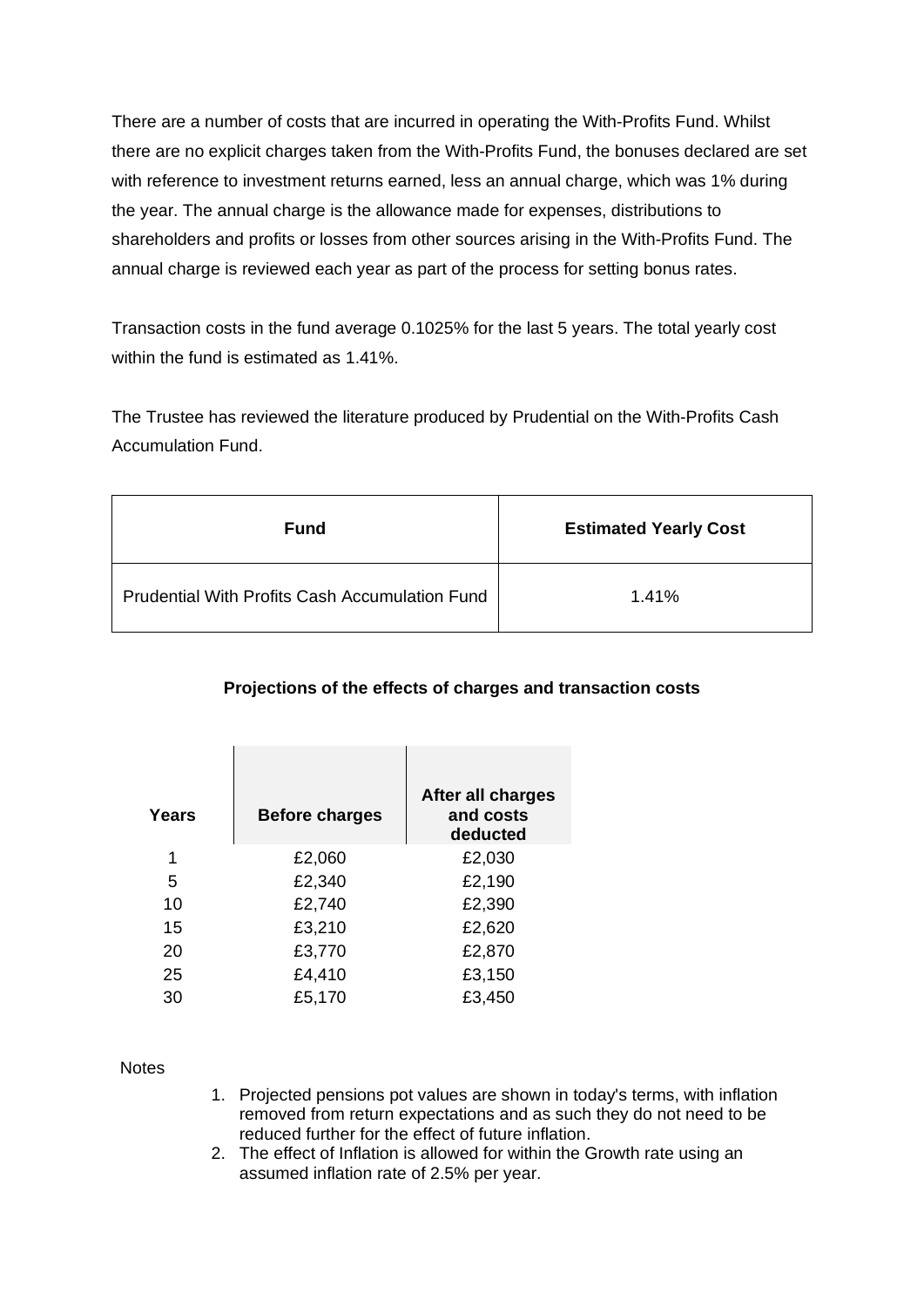- 3. The starting pot size is assumed to be £2,000 invested in With Profits Cash Accumulation fund. These are representative of the membership of schemes invested in the fund.
- 4. We have assumed no further contributions as the membership is deferred.
- 5. All costs, including transaction costs, are assumed to be consistent with January 2020 - December 2020.
- 6. Values shown are estimates and not guaranteed.
- 7. The projected growth rate for the With Profits Cash Accumulation fund is 3.30%.

These illustrations can be accessed at [www.pru.co.uk/trustees](http://www.pru.co.uk/trustees) and also within this Chair's Statement which can be accessed at: [www.ptluk.com/chairs-annual-statements.](http://www.ptluk.com/chairs-annual-statements)

The illustrations have been prepared having regard to the statutory guidance.

Members are advised in their benefit statements that the illustrations are available at the website [www.pru.co.uk/trustees.](http://www.pru.co.uk/trustees)

## **Good value for members**

The elements we consider in assessing whether the Plan provides good value for members are:

- **Plan governance and management**
- **Investment**
- **Administration**
- **Communications**
- **Charges**

**Plan Governance and management** – The Plan has a sole professional trustee whose charges are paid by the employer. The Plan is administered by Prudential who also administer the Plan investments and provide documentation services. Dixon Wilson Audit Services LLP is appointed as the Plan's auditor, with their fees being paid by the employer.

**Investment** – As detailed above, the Plan investments are held in the Prudential With-Profits Cash Accumulation Fund. The With-Profits Cash Accumulation Fund has a minimum guarantee in relation to the Regular Bonus. There is no guarantee on the Final Bonus and there are no guaranteed annuity rates or other guarantees. This is the only fund available to the Plan.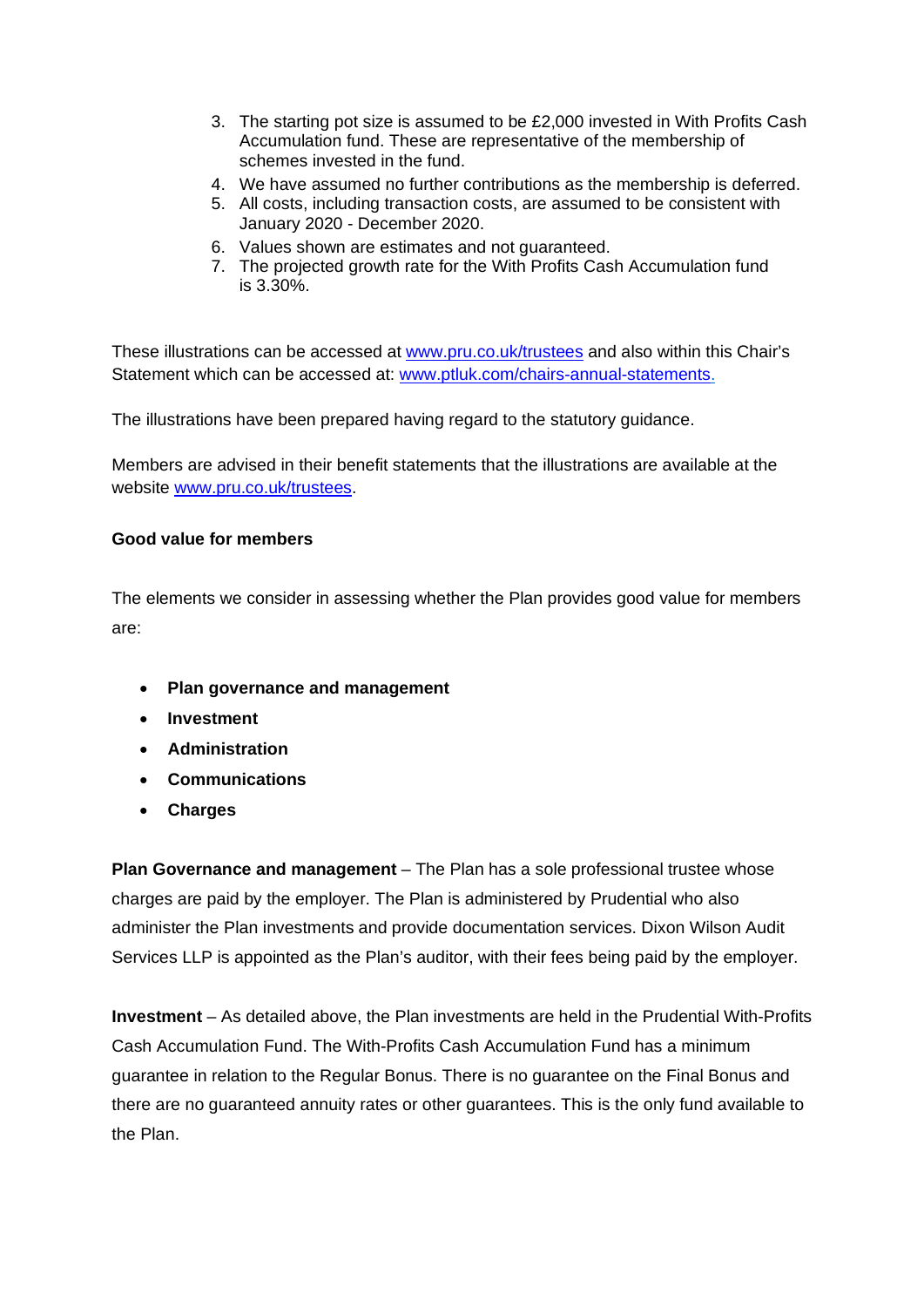**Administration** – Prudential hold the members' data and deal with members when they wish to amend their details, take or transfer their benefits. The options available to members on retirement are; to purchase a pension using the full fund value, to take part as a tax free lump sum and purchase a pension using the reduced fund value, to transfer their fund to a suitable alternative vehicle such as a drawdown policy, or to take an authorised lump sum payment as allowed for in the new flexible retirement options.

**Communications** – Communications are issued by Prudential for the Plan. The main item of communication is the annual benefit statement, including the Statutory Money Purchase Illustration. At retirement members receive the Money Advisory Service leaflet "Your pension it's time to choose" and are provided with details of the Pension Wise service. They can also speak to the administrator to discuss the options available.

**Charges** – The employer pays the cost of the Plan services of the trustee, auditor and any legal work, the only charges borne by members are those outlined above within the Prudential With-Profits Cash Accumulation Fund.

The Trustee assessment is that the charges and transaction costs represent good value for members. The Trustee notes that switching investments away from the With-Profits Fund is not available for the members of the Plan and, transfers out of the Plan could result in a loss of Final Bonus and application of a Market Value Reduction.

# **Knowledge and understanding of the Trustee**

The sole trustee of the scheme is PTL Governance Ltd (PTL), a professional trustee who is represented by Ramona Tipnis. All client directors of PTL have a professional qualification appropriate to pension schemes and have completed the Pensions Regulator's e-learning trustee toolkit. PTL undergo an annual audit of their processes and procedures under the AAF 02/07 accreditation. This includes confirmation that the client directors undertake Continuous Professional Development (CPD).

During the year to  $5<sup>th</sup>$  April 2021 the Trustee demonstrated a working knowledge of the Scheme's rules and investments by reviewing the following items in conjunction with the preparation of the Chair's Statement for the year to 5<sup>th</sup> April 2021:

- The annual performance and charges of the investment fund
- The benefits available to each scheme member outlined on their Benefit Statements
- Fact sheet for the investment fund